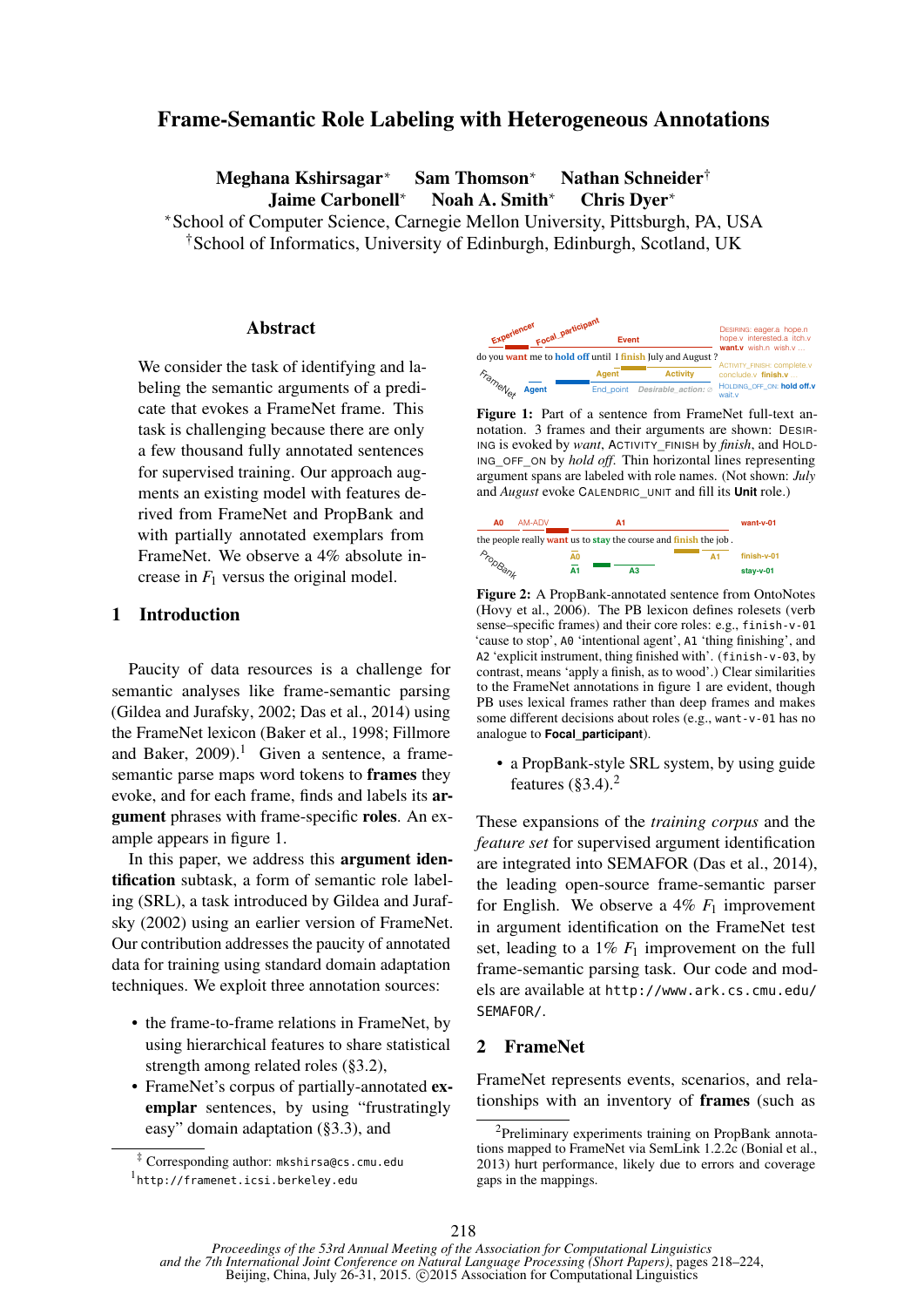SHOPPING and SCARCITY). Each frame is associated with a set of roles (or frame elements) called to mind in order to understand the scenario, and lexical predicates (verbs, nouns, adjectives, and adverbs) capable of evoking the scenario. For example, the BODY\_MOVEMENT frame has **Agent** and **Body** part as its core roles, and lexical entries including verbs such as bend, blink, crane, and curtsy, plus the noun use of curtsy. In FrameNet 1.5, there are over 1,000 frames and 12,000 lexical predicates.

## 2.1 Hierarchy

The FrameNet lexicon is organized as a network, with several kinds of frame-to-frame relations linking pairs of frames and (subsets of) their arguments (Ruppenhofer et al., 2010). In this work, we consider two kinds of frame-to-frame relations: Inheritance: E.g., ROBBERY inherits from COMMITTING\_CRIME, which inherits from MIS-DEED. Crucially, roles in inheriting frames are mapped to corresponding roles in inherited frames: ROBBERY.**Perpetrator** links to COMMITTING\_CRIME.**Perpetrator**, which links to MISDEED.**Wrongdoer**, and so forth.

Subframe: This indicates a subevent within a complex event. E.g., the CRIMINAL\_PROCESS frame groups together subframes ARREST, ARRAIGN-MENT and TRIAL. CRIMINAL\_PROCESS.**Defendant**, for instance, is mapped to ARREST.**Suspect**, TRIAL.**Defendant**, and SENTENCING.**Convict**.

We say that a *parent* of a role is one that has either the Inheritance or Subframe relation to it. There are 4,138 Inheritance and 589 Subframe links among role types in FrameNet 1.5.

Prior work has considered various ways of grouping role labels together in order to share statistical strength. Matsubayashi et al. (2009) observed small gains from using the Inheritance relationships and also from grouping by the role name (SEMAFOR already incorporates such features). Johansson (2012) reports improvements in SRL for Swedish, by exploiting relationships between both frames and roles. Baldewein et al. (2004) learn latent clusters of roles and role-fillers, reporting mixed results. Our approach is described in §3.2.

### 2.2 Annotations

Statistics for the annotations appear in table 1.

Full-text (FT): This portion of the FrameNet corpus consists of documents and has about 5,000 sentences for which annotators assigned frames

|                                         |              | <b>Full-Text</b> | <b>Exemplars</b>     |          |
|-----------------------------------------|--------------|------------------|----------------------|----------|
|                                         | train        | test             | train                | test     |
| Sentences                               |              |                  | 2,780 2,420 137,515  | 4,132    |
| Frames                                  |              |                  | 15,019 4,458 137,515 | 4,132    |
| Overt arguments                         |              |                  | 25,918 7,210 278,985 | 8,417    |
|                                         | <b>TYPES</b> |                  |                      |          |
| Frames                                  | 642          | 470              | 862                  | 562      |
| Roles                                   |              | 2,644 1,420      | 4,821                | 1,224    |
| Unseen frames<br>vs. train:             |              | 46               |                      | $_{0}$   |
| Roles in unseen frames vs. train:       |              | 178              |                      | $\theta$ |
| Unseen roles <i>vs. train:</i>          |              | 289              |                      | 38       |
| Unseen roles vs. <i>combined train:</i> |              | 103              |                      | 32       |

Table 1: Characteristics of the training and test data. (These statistics exclude the development set, which contains 4,463 frames over 746 sentences.)

and arguments to as many words as possible. Beginning with the SemEval-2007 shared task on FrameNet analysis, frame-semantic parsers have been trained and evaluated on the full-text data (Baker et al., 2007; Das et al., 2014).<sup>3</sup> The full-text documents represent a mix of genres, prominently including travel guides and bureaucratic reports about weapons stockpiles.

Exemplars: To document a given predicate, lexicographers manually select corpus examples and annotate them *only with respect to the predicate in question*. These singly-annotated sentences from FrameNet are called lexicographic exemplars. There are over 140,000 sentences containing argument annotations and relative to the FT dataset, these contain an order of magnitude more frame annotations and over two orders of magnitude more sentences. As these were manually selected, the rate of overt arguments per frame is noticeably higher than in the FT data. The exemplars formed the basis of early studies of frame-semantic role labeling (e.g., Gildea and Jurafsky, 2002; Thompson et al., 2003; Fleischman et al., 2003; Litkowski, 2004; Kwon et al., 2004). Exemplars have not yet been exploited successfully to improve role labeling performance on the more realistic FT task.<sup>4</sup>

## 2.3 PropBank

PropBank (PB; Palmer et al., 2005) is a lexicon and corpus of predicate–argument structures that takes a shallower approach than FrameNet. FrameNet frames cluster lexical predicates that evoke sim-

<sup>3</sup>Though these were *annotated* at the document level, and train/development/test splits are by document, the framesemantic parsing is currently restricted to the sentence level.

<sup>4</sup>Das and Smith (2011, 2012) investigated semi-supervised techniques using the exemplars and WordNet for frame identification. Hermann et al. (2014) also improve frame identification by mapping frames and predicates into the same continuous vector space, allowing statistical sharing.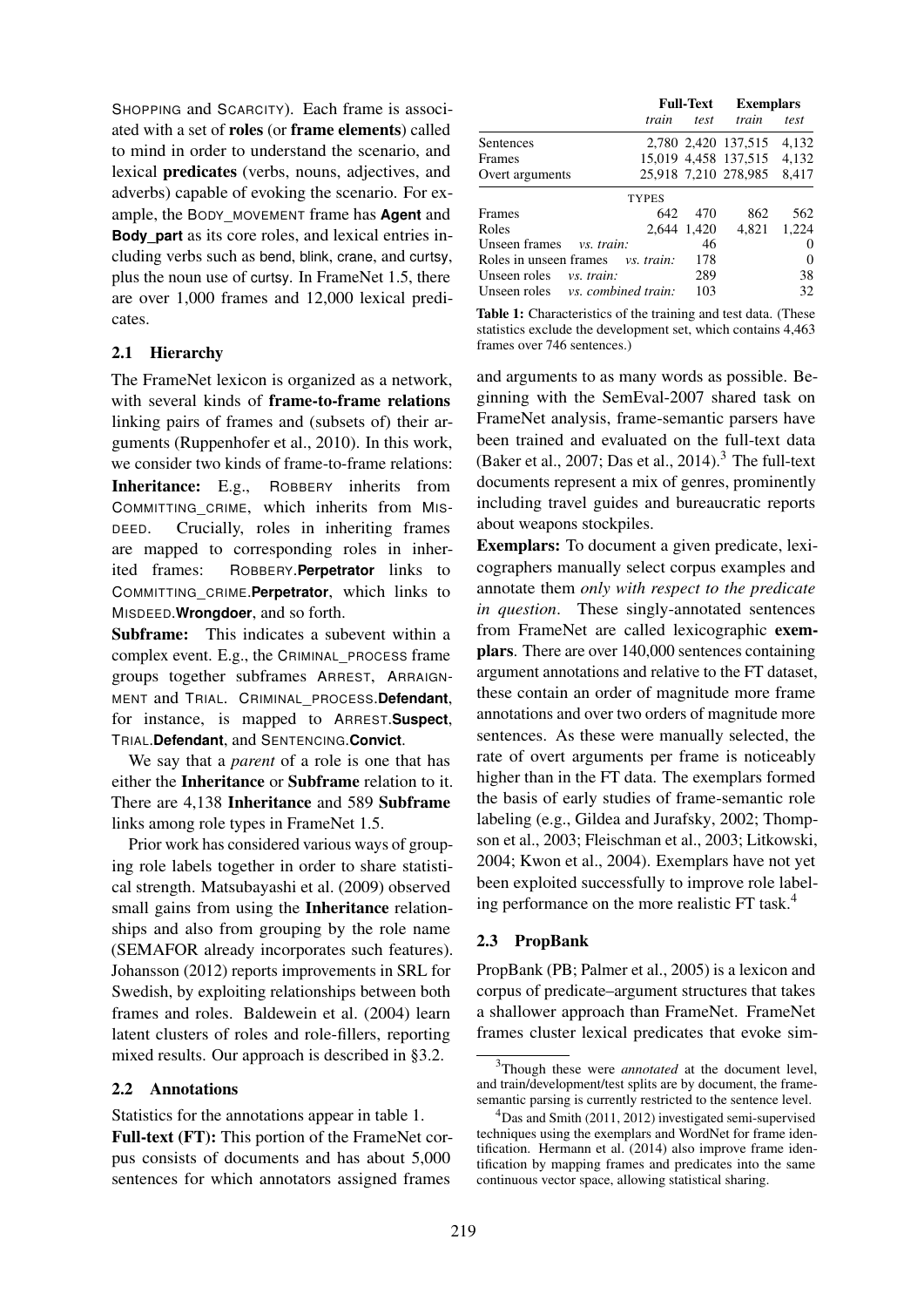ilar kinds of scenarios In comparison, PropBank frames are purely lexical and there are no formal relations between different predicates or their roles. PropBank's sense distinctions are generally coarsergrained than FrameNet's. Moreover, FrameNet lexical entries cover many different parts of speech, while PropBank focuses on verbs and (as of recently) eventive noun and adjective predicates. An example with PB annotations is shown in figure 2.

### 3 Model

We use the model from SEMAFOR (Das et al., 2014), detailed in §3.1, as a starting point. We experiment with techniques that augment the model's training data  $(\S3.3)$  and feature set  $(\S3.2, \S3.4)$ .

### 3.1 Baseline

In SEMAFOR, the argument identification task is treated as a structured prediction problem. Let the classification input be a dependency-parsed sentence  $\bf{x}$ , the token(s) *p* constituting the predicate in question, and the frame *f* evoked by *p* (as determined by frame identification). We use the heuristic procedure described by (Das et al., 2014) for extracting candidate argument spans for the predicate; call this  $spans(\mathbf{x}, p, f)$ . *spans* always includes a special span denoting an empty or nonovert role, denoted ∅. For each candidate argument  $a \in spans(\mathbf{x}, p, f)$  and each role *r*, a binary feature vector  $\phi(a, x, p, f, r)$  is extracted. We use the feature extractors from (Das et al., 2014) as a baseline, adding additional ones in our experiments (§3.2– §3.4). Each *a* is given a real-valued score by a linear model:

$$
score_{\mathbf{w}}(a \mid \mathbf{x}, p, f, r) = \mathbf{w}^{\top} \boldsymbol{\phi}(a, \mathbf{x}, p, f, r) \qquad (1)
$$

The model parameters w are learned from data (§4).

Prediction requires choosing a joint assignment of all arguments of a frame, respecting the constraints that a role may be assigned to at most one span, and spans of overt arguments must not overlap. Beam search, with a beam size of 100, is used to find this argmax.<sup>5</sup>

#### 3.2 Hierarchy Features

We experiment with features shared between related roles of related frames in order to capture

statistical generalizations about the kinds of arguments seen in those roles. Our hypothesis is that this will be beneficial given the small number of training examples for individual roles.

All roles that have a common parent based on the Inheritance and Subframe relations will share a set of features in common. Specifically, for each base feature  $\phi$  which is conjoined with the role  $r$ in the baseline model ( $\phi \land \text{"role=r"}$ ), and for each parent  $r'$  of  $r$ , we add a new copy of the feature that is the base feature conjoined with the parent role,  $(\phi \land \text{"parent\_role=r''})$ . We experimented with using more than one level of the hierarchy (e.g., grandparents), but the additional levels did not improve performance.

### 3.3 Domain Adaptation and Exemplars

Daumé (2007) proposed a feature augmentation approach that is now widely used in supervised domain adaptation scenarios. We use a variant of this approach. Let  $\mathcal{D}_{ex}$  denote the exemplars training data, and  $\mathcal{D}_{ft}$  denote the full text training data. For every feature  $\phi(a, x, p, f, r)$  in the base model, we add a new feature  $\phi_{ft}(\cdot)$  that fires only if  $\phi(\cdot)$  fires and  $\mathbf{x} \in \mathcal{D}_{\text{ft}}$ . The intuition is that each base feature contributes both a "general" weight and a "domain-specific" weight to the model; thus, it can exhibit a general preference for specific roles, but this general preference can be fine-tuned for the domain. Regularization encourages the model to use the general version over the domain-specific, if possible.

#### 3.4 Guide Features

Another approach to domain adaptation is to train a supervised model on a source domain, make predictions using that model on the target domain, then use those predictions as additional features while training a new model on the target domain. The source domain model is effectively a form of preprocessing, and the features from its output are known as guide features (Johansson, 2013; Kong et al.,  $2014$ ).<sup>6</sup>

In our case, the full text data is our target domain, and PropBank and the exemplars data are our source domains, respectively. For PropBank, we run the SRL system of Illinois Curator 1.1.4 (Pun-

<sup>&</sup>lt;sup>5</sup>Recent work has improved upon global decoding techniques (Das et al., 2012; Täckström et al., 2015). We expect such improvements to be complementary to the gains due to the added features and data reported here.

 $6$ This is related to the technique of model stacking, where successively richer models are trained by cross-validation on the same dataset (e.g., Cohen and Carvalho, 2005; Nivre and McDonald, 2008; Martins et al., 2008).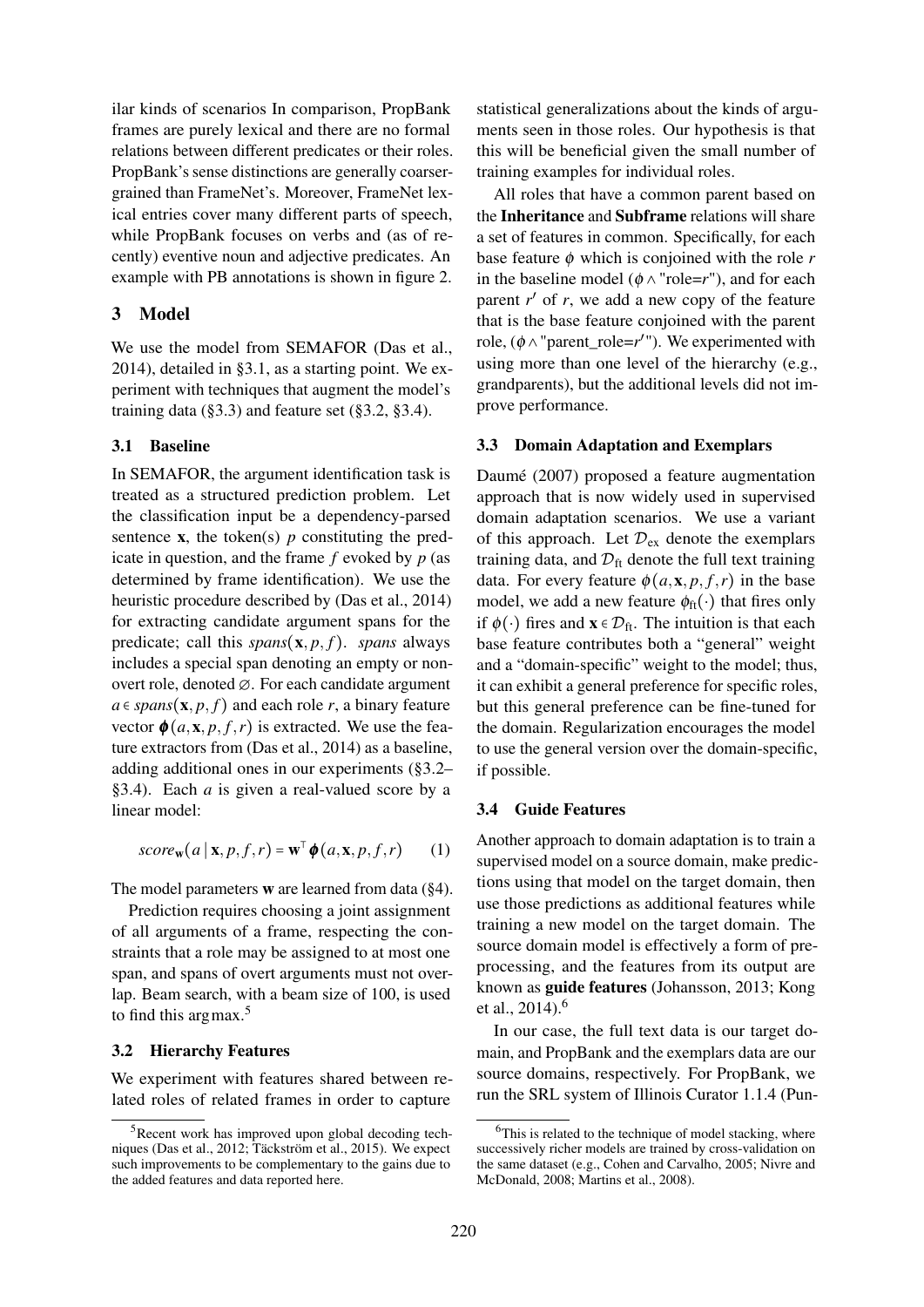yakanok et al.,  $2008$ <sup>7</sup> on verbs in the full-text data. For the exemplars, we train baseline SEMAFOR on the exemplars and run it on the full-text data.

We use two types of guide features: one encodes the role label predicted by the source model, and the other indicates that a span *a* was assigned *some* role. For the exemplars, we use an additional feature to indicate that the predicted role matches the role being filled.

## 4 Learning

Following SEMAFOR, we train using a local objective, treating each role and span pair as an independent training instance. We have made two modifications to training which had negligible impact on full-text accuracy, but decreased training time significantly:<sup>8</sup>

- We use the online optimization method AdaDelta (Zeiler, 2012) with minibatches, instead of the batch method L-BFGS (Liu and Nocedal, 1989). We use minibatches of size 4,000 on the full text data, and 40,000 on the exemplar data.
- We minimize squared structured hinge loss instead of a log-linear loss. Let  $((\mathbf{x}, p, f, r), a)$ be the *i*th training example. Then the squared hinge loss is given by  $L_w(i)$  =

$$
\left(\max_{a'}\left\{\begin{matrix}\mathbf{w}^{\mathsf{T}}\boldsymbol{\phi}(a',\mathbf{x},p,f,r)\\+1\{a'\neq a\}\end{matrix}\right\}-\mathbf{w}^{\mathsf{T}}\boldsymbol{\phi}(a,\mathbf{x},p,f,r)\right)^{2}
$$

We learn w by minimizing the  $\ell_2$ -regularized average loss on the dataset:

$$
\mathbf{w}^* = \underset{\mathbf{w}}{\arg\min} \frac{1}{N} \sum_{i=1}^N L_{\mathbf{w}}(i) + \frac{1}{2}\lambda \|\mathbf{w}\|_2^2 \qquad (2)
$$

### 5 Experimental Setup

We use the same FrameNet 1.5 data and train/test splits as Das et al. (2014). Automatic syntactic dependency parses from MSTParserStacked (Martins et al., 2008) are used, as in Das et al. (2014).

Preprocessing. Out of 145,838 exemplar sentences, we removed 4,191 sentences which had no role annotations. We removed sentences that appeared in the full-text data. We also merged spans which were adjacent and had the same role label.

| <b>Training Configuration</b><br>(Features)                                     | Model<br><b>Size</b> | P<br>(%)             | R<br>$(\%)$          | $F_1$<br>(%)         |  |  |  |  |
|---------------------------------------------------------------------------------|----------------------|----------------------|----------------------|----------------------|--|--|--|--|
| FT (Baseline)                                                                   | 1.1                  | 65.6                 | 53.8                 | 59.1                 |  |  |  |  |
| FT (Hierarchy)                                                                  | 1.9                  | 67.2 54.8            |                      | 60.4                 |  |  |  |  |
| Exemplars $\xrightarrow{guide} FT$<br>FT+Exemplars (Basic)<br>FT+Exemplars (DA) | 1.2<br>5.0<br>5.8    | 65.2<br>66.0<br>65.7 | 55.9<br>58.2<br>59.0 | 60.2<br>61.9<br>62.2 |  |  |  |  |
| $PB-SRL \xrightarrow{guide} FT$                                                 | 1.2                  | 65.0                 | 54.8                 | 59.5                 |  |  |  |  |
| Combining the best methods                                                      |                      |                      |                      |                      |  |  |  |  |
| $PB-SRL \xrightarrow{guide} FT+Exemplars$<br>FT+Exemplars (Hierarchy)           | 5.5<br>9.3           | 67.4<br>66.0         | 58.8<br>60.4         | 62.8<br>63.1         |  |  |  |  |

Table 2: Argument identification results on the full-text test set. Model size is in millions of features.

Hyperparameter tuning. We determined the stopping criterion and the  $\ell_2$  regularization parameter  $\lambda$  by tuning on the FT development set, searching over the following values for  $\lambda$ : 10<sup>-5</sup>, 10<sup>-7</sup>,  $10^{-9}$ ,  $10^{-12}$ .

Evaluation. A complete frame-semantic parsing system involves frame identification and argument identification. We perform two evaluations: one assuming gold-standard frames are given, to evaluate argument identification alone; and one using the output of the system described by Hermann et al. (2014), the current state-of-the-art in frame identification, to demonstrate that our improvements are <sub>2</sub> retained when incorporated into a full system.

## 6 Results

Argument Identification. We present precision, recall, and *F*1-measure microaveraged across the test instances in table 2, for all approaches. The evaluation used in Das et al. (2014) assesses both frames and arguments; since our focus is on SRL, we only report performance for arguments, rendering our scores more interpretable. Under our argument-only evaluation, the system of Das et al. (2014) gets 59.3% *F*1.

The first block shows baseline performance. The next block shows the benefit of FrameNet hierarchy features  $(+1.2\% F_1)$ . The third block shows that using exemplars as training data, especially with domain adaptation, is preferable to using them as guide features (2.8%  $F_1$  vs. 0.9%  $F_1$ ). PropBank SRL as guide features offers a small  $(0.4\% F_1)$  gain.

The last two rows of table 2 show the performance upon combining the best approaches. Both use full-text and exemplars for training; the first uses PropBank SRL as guide features, and the second adds hierarchy features. The best result is the

 $^{7}$ http://cogcomp.cs.illinois.edu/page/software $\_$ view/SRL

<sup>&</sup>lt;sup>8</sup>With SEMAFOR's original features and training data, the result of the above changes is that full-text  $F_1$  decreases from 59.3% to 59.1%, while training time (running optimization to convergence) decreases from 729 minutes to 82 minutes.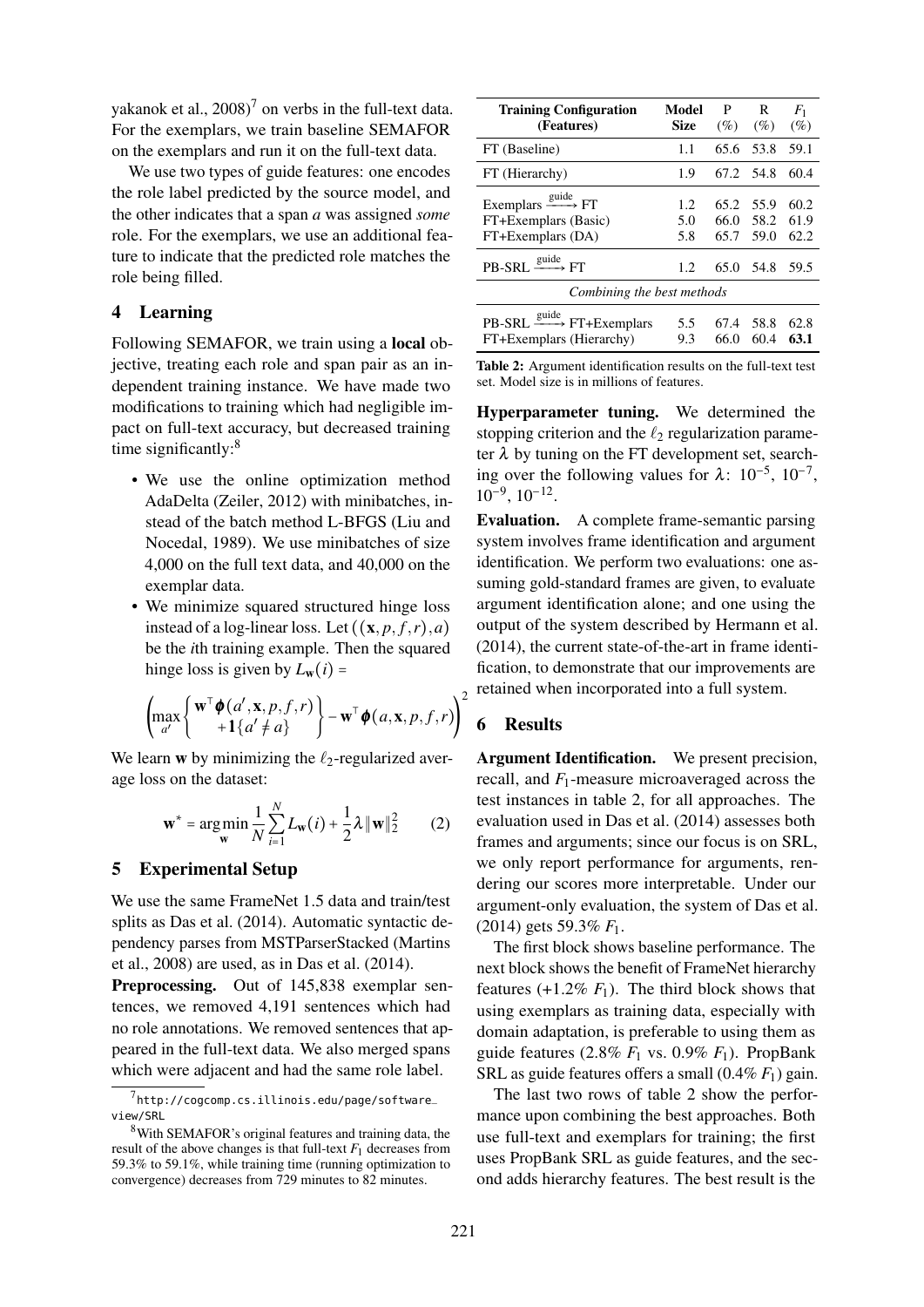

(a) Frequency of each role appearing in the test set.



(**b**)  $F_1$  of the best methods compared with the baseline.

**Figure 3:**  $F_1$  for each role appearing in the test set, ranked by frequency. *F*<sup>1</sup> values have been smoothed with loess, with a smoothing parameter of 0.2. "Siblings" refers to hierarchy features.

latter, gaining 3.95% *F*<sup>1</sup> over the baseline.

**Role-level evaluation.** Figure  $3(b)$  shows  $F_1$  per frame element, for the baseline and the three best models. Each *x*-axis value is one role, sorted by decreasing frequency (the distribution of role frequencies is shown in figure  $3(a)$ ). For frequent roles, performance is similar; our models achieve gains on rarer roles.

Full system. When using the frame output of Hermann et al.  $(2014)$ ,  $F_1$  improves by 1.1%, from 66.8% for the baseline, to 67.9% for our combined model (from the last row in table 2).

## 7 Conclusion

We have empirically shown that auxiliary semantic resources can benefit the challenging task of framesemantic role labeling. The significant gains come from the FrameNet exemplars and the FrameNet hierarchy, with some signs that the PropBank scheme can be leveraged as well.

We are optimistic that future improvements to lexical semantic resources, such as crowdsourced lexical expansion of FrameNet (Pavlick et al., 2015) as well as ongoing/planned changes for PropBank (Bonial et al., 2014) and SemLink (Bonial et al., 2013), will lead to further gains in this task. Moreover, the techniques discussed here could be further explored using semi-automatic mappings between lexical resources (such as UBY; Gurevych et al., 2012), and correspondingly, this task could be used to extrinsically validate those mappings.

Ours is not the only study to show benefit from heterogeneous annotations for semantic analysis tasks. Feizabadi and Padó (2015), for example, successfully applied similar techniques for SRL of *implicit* arguments.<sup>9</sup> Ultimately, given the diversity of semantic resources, we expect that learning from heterogeneous annotations in different corpora will be necessary to build automatic semantic analyzers that are both accurate and robust.

#### Acknowledgments

The authors are grateful to Dipanjan Das for his assistance, and to anonymous reviewers for their helpful feedback. This research has been supported by the Richard King Mellon Foundation and DARPA grant FA8750-12-2-0342 funded under the DEFT program.

### References

- Collin Baker, Michael Ellsworth, and Katrin Erk. 2007. SemEval-2007 Task 19: frame semantic structure extraction. In *Proc. of SemEval*, pages 99–104. Prague, Czech Republic.
- Collin F. Baker, Charles J. Fillmore, and John B. Lowe. 1998. The Berkeley FrameNet project. In *Proc. of COLING-ACL*, pages 86–90. Montreal, Quebec, Canada. URL http://framenet.icsi.berkeley. edu.
- Ulrike Baldewein, Katrin Erk, Sebastian Padó, and Detlef Prescher. 2004. Semantic role labelling with similarity-based generalization using EMbased clustering. In Rada Mihalcea and Phil Edmonds, editors, *Proc. of SENSEVAL-3, the Third International Workshop on the Evaluation of Systems for the Semantic Analysis of Text*, pages 64–68. Barcelona, Spain.
- Claire Bonial, Julia Bonn, Kathryn Conger, Jena D. Hwang, and Martha Palmer. 2014. PropBank: semantics of new predicate types. In Nicoletta Calzolari, Khalid Choukri, Thierry Declerck, Hrafn Loftsson, Bente Maegaard, Joseph Mariani, Asuncion Moreno, Jan Odijk, and Stelios Piperidis, editors, *Proc. of LREC*, pages 3013–3019. Reykjavík, Iceland.
- Claire Bonial, Kevin Stowe, and Martha Palmer. 2013. Renewing and revising SemLink. In *Proc. of the*

<sup>&</sup>lt;sup>9</sup>They applied frustratingly easy domain adaptation to learn from FrameNet along with a PropBank-like dataset of nominal frames.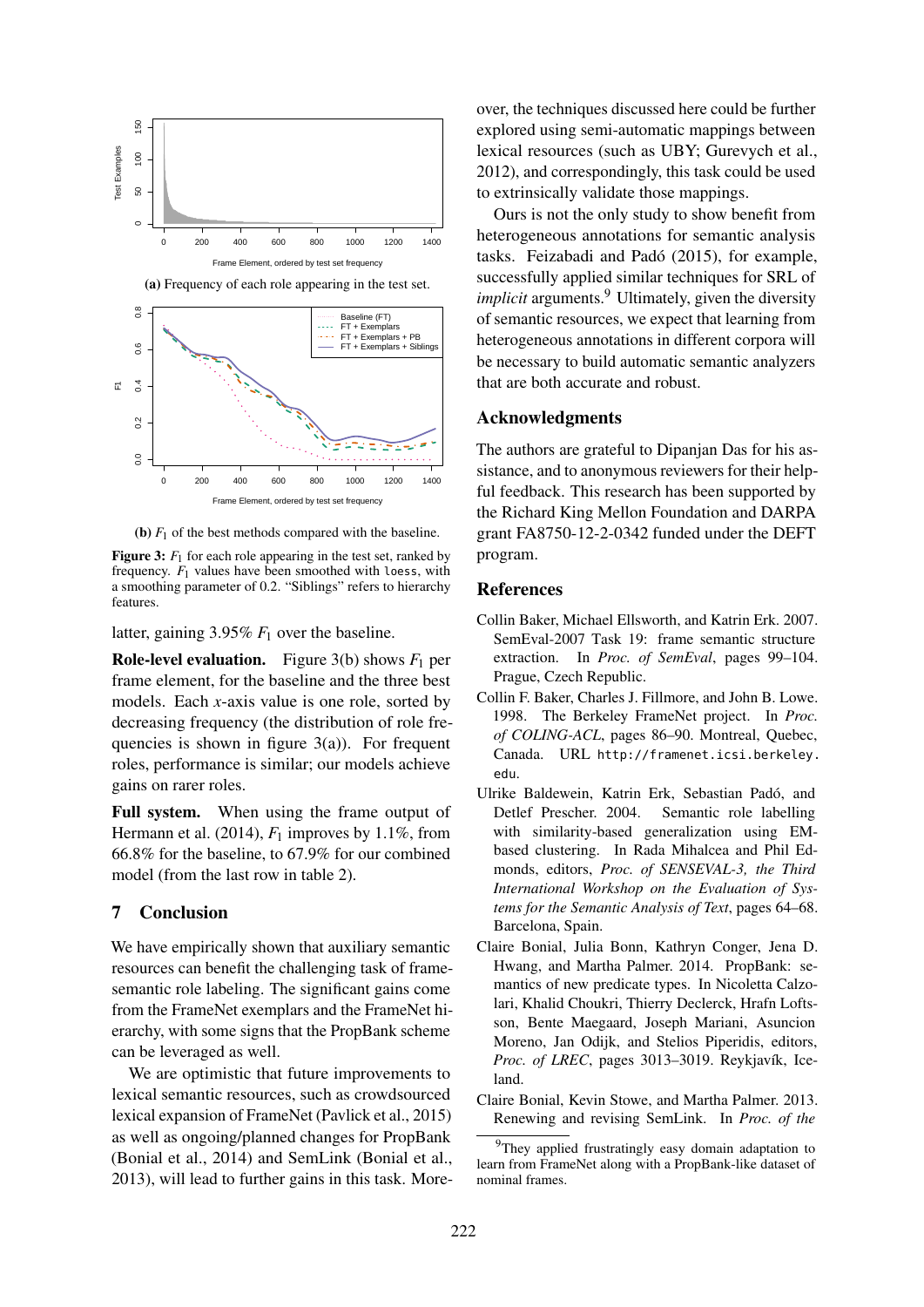*2nd Workshop on Linked Data in Linguistics (LDL-2013): Representing and linking lexicons, terminologies and other language data*, pages 9–17. Pisa, Italy.

- William W. Cohen and Vitor R. Carvalho. 2005. Stacked sequential learning. In *Proc. of IJCAI*, pages 671–676. Edinburgh, Scotland, UK.
- Dipanjan Das, Desai Chen, André F. T. Martins, Nathan Schneider, and Noah A. Smith. 2014. Frame-semantic parsing. *Computational Linguistics*, 40(1):9–56. URL http://www.ark.cs.cmu. edu/SEMAFOR.
- Dipanjan Das, André F. T. Martins, and Noah A. Smith. 2012. An exact dual decomposition algorithm for shallow semantic parsing with constraints. In *Proc. of \*SEM*, pages 209–217. Montréal, Canada.
- Dipanjan Das and Noah A. Smith. 2011. Semisupervised frame-semantic parsing for unknown predicates. In *Proc. of ACL-HLT*, pages 1435–1444. Portland, Oregon, USA.
- Dipanjan Das and Noah A. Smith. 2012. Graph-based lexicon expansion with sparsity-inducing penalties. In *Proc. of NAACL-HLT*, pages 677–687. Montréal, Canada.
- Hal Daumé, III. 2007. Frustratingly easy domain adaptation. In *Proc. of ACL*, pages 256–263. Prague, Czech Republic.
- Parvin Sadat Feizabadi and Sebastian Padó. 2015. Combining seemingly incompatible corpora for implicit semantic role labeling. In *Proc. of \*SEM*, pages 40–50. Denver, Colorado, USA.
- Charles J. Fillmore and Collin Baker. 2009. A frames approach to semantic analysis. In Bernd Heine and Heiko Narrog, editors, *The Oxford Handbook of Linguistic Analysis*, pages 791–816. Oxford University Press, Oxford, UK.
- Michael Fleischman, Namhee Kwon, and Eduard Hovy. 2003. Maximum entropy models for FrameNet classification. In Michael Collins and Mark Steedman, editors, *Proc. of EMNLP*, pages 49–56.
- Daniel Gildea and Daniel Jurafsky. 2002. Automatic labeling of semantic roles. *Computational Linguistics*, 28(3):245–288.
- Iryna Gurevych, Judith Eckle-Kohler, Silvana Hartmann, Michael Matuschek, Christian M. Meyer, and Christian Wirth. 2012. UBY - a large-scale unified lexical-semantic resource based on LMF. In *Proc. of EACL*, pages 580–590. Avignon, France.
- Karl Moritz Hermann, Dipanjan Das, Jason Weston, and Kuzman Ganchev. 2014. Semantic frame identification with distributed word representations. In *Proc. of ACL*, pages 1448–1458. Baltimore, Maryland, USA.
- Eduard Hovy, Mitchell Marcus, Martha Palmer, Lance Ramshaw, and Ralph Weischedel. 2006. OntoNotes: the 90% solution. In *Proc. of HLT-NAACL*, pages

57–60. New York City, USA.

- Richard Johansson. 2012. Non-atomic classification to improve a semantic role labeler for a low-resource language. In *Proc. of \*SEM*, pages 95–99. Montréal, Canada.
- Richard Johansson. 2013. Training parsers on incompatible treebanks. In *Proc. of NAACL-HLT*, pages 127–137. Atlanta, Georgia, USA.
- Lingpeng Kong, Nathan Schneider, Swabha Swayamdipta, Archna Bhatia, Chris Dyer, and Noah A. Smith. 2014. A dependency parser for tweets. In *Proc. of EMNLP*, pages 1001–1012. Doha, Qatar.
- Namhee Kwon, Michael Fleischman, and Eduard Hovy. 2004. FrameNet-based semantic parsing using maximum entropy models. In *Proc. of Coling*, pages 1233–1239. Geneva, Switzerland.
- Ken Litkowski. 2004. SENSEVAL-3 task: Automatic labeling of semantic roles. In Rada Mihalcea and Phil Edmonds, editors, *Proc. of SENSEVAL-3, the Third International Workshop on the Evaluation of Systems for the Semantic Analysis of Text*, pages 9– 12. Barcelona, Spain.
- Dong C. Liu and Jorge Nocedal. 1989. On the Limited Memory BFGS Method for Large Scale Optimization. *Math. Program.*, 45(3):503–528.
- André F. T. Martins, Dipanjan Das, Noah A. Smith, and Eric P. Xing. 2008. Stacking dependency parsers. In *Proc. of EMNLP*, pages 157–166. Honolulu, Hawaii.
- Yuichiroh Matsubayashi, Naoaki Okazaki, and Jun'ichi Tsujii. 2009. A comparative study on generalization of semantic roles in FrameNet. In *Proc. of ACL-IJCNLP*, pages 19–27. Suntec, Singapore.
- Joakim Nivre and Ryan McDonald. 2008. Integrating graph-based and transition-based dependency parsers. In *Proc. of ACL-HLT*, pages 950–958. Columbus, Ohio, USA.
- Martha Palmer, Daniel Gildea, and Paul Kingsbury. 2005. The Proposition Bank: an annotated corpus of semantic roles. *Computational Linguistics*, 31(1):71–106.
- Ellie Pavlick, Travis Wolfe, Pushpendre Rastogi, Chris Callison-Burch, Mark Drezde, and Benjamin Van Durme. 2015. FrameNet+: Fast paraphrastic tripling of FrameNet. In *Proc. of ACL-IJCNLP*. Beijing, China.
- Vasin Punyakanok, Dan Roth, and Wen-tau Yih. 2008. The importance of syntactic parsing and inference in semantic role labeling. *Computational Linguistics*, 34(2):257–287. URL http://cogcomp.cs. illinois.edu/page/software\_view/SRL.
- Josef Ruppenhofer, Michael Ellsworth, Miriam R. L. Petruck, Christopher R. Johnson, and Jan Scheffczyk. 2010. FrameNet II: extended theory and practice. URL https://framenet2.icsi.berkeley. edu/docs/r1.5/book.pdf.